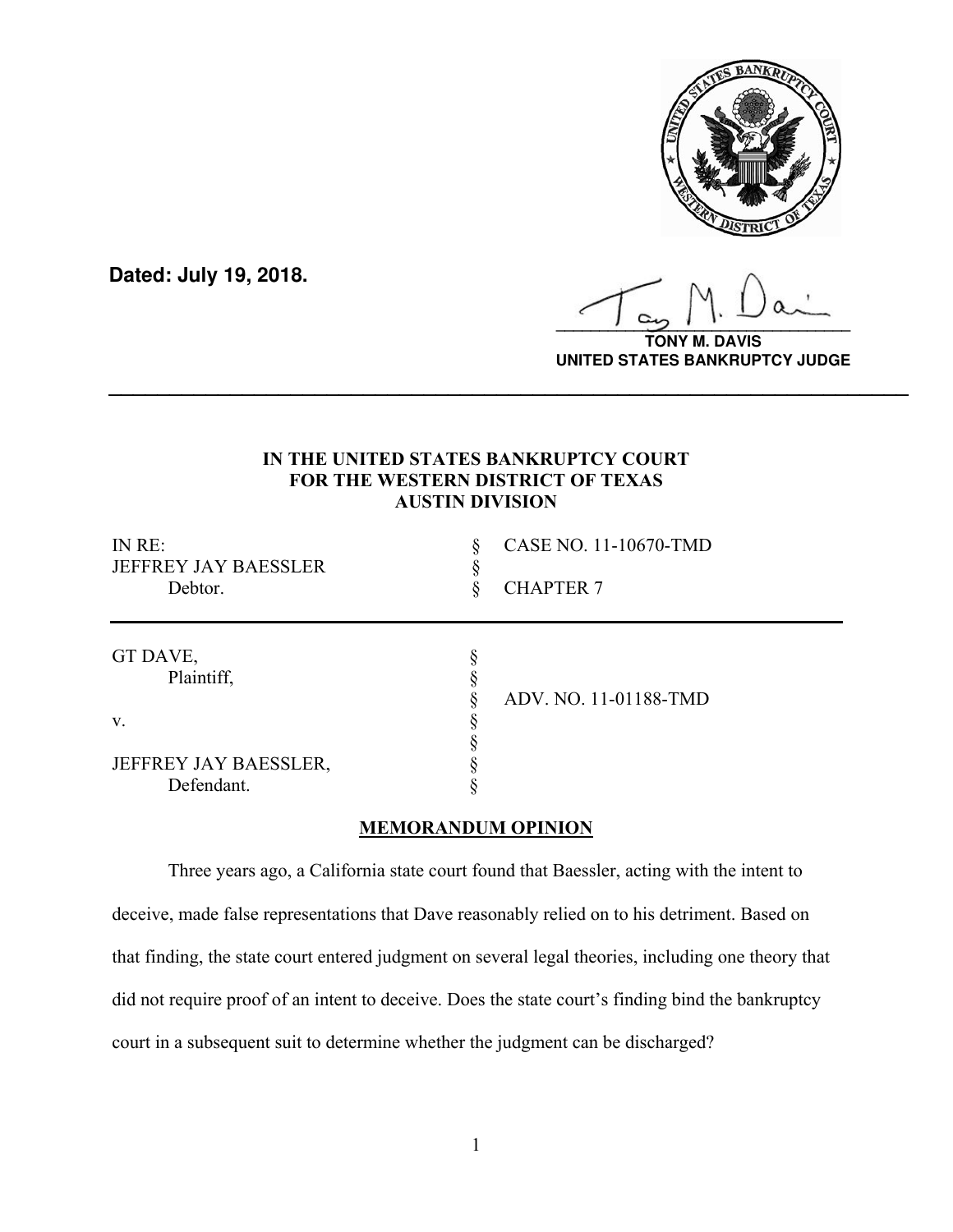### **I. Facts**

### **A. A house in Beverly Hills.**

In the fall of 2006, Dave hired Baessler to remodel Dave's house in Beverly Hills, CA.<sup>1</sup> The parties agreed that Dave would pay for the costs of the house, plus a "management fee" of fifteen percent of all house-related expenses.<sup>2</sup> But things fell apart; not only were the expenses paid by Dave not what Baessler claimed they were, Baessler himself was not what he claimed to be.

#### **B. Dave sues in state court, and wins at trial and on appeal.**

After this came to light, Dave sued Baessler in California state court, claiming Baessler had fraudulently overcharged for the house and had misrepresented himself as a licensed contractor.<sup>3</sup> After a trial that lasted ten days,<sup>4</sup> the state court found that Baessler intentionally overcharged Dave in vendor fees and management fees and that Dave had overpaid based on Baessler's misrepresentations.<sup>5</sup> The court also found that Baessler intentionally misrepresented that he was a licensed contractor, that Dave relied on that representation by hiring Baessler to build the house, and that Baessler's lack of qualification as a contractor led to faulty construction that required costly repairs. $6$ 

The state court also found that Baessler used these ill-gotten funds for his personal benefit. He built a home in Texas, he bought and remodeled properties in Los Angeles, he bought cars and boats, he invested in retirement accounts, and he paid property taxes.<sup>7</sup>

<sup>1</sup> Mot. Summ. J., ECF No. 30, Ex. 2:2.

<sup>&</sup>lt;sup>2</sup> Mot. Summ. J., ECF No. 30, Ex. 2:2; Resp. Mot. Summ. J., ECF No. 51, Ex. A:1.

<sup>3</sup> Mot. Summ. J., ECF No. 30, Ex. 4:9-12.

<sup>&</sup>lt;sup>4</sup> Mot. Summ. J., ECF No. 30, Ex. 5:2 (appellate decision).

<sup>&</sup>lt;sup>5</sup> Mot. Summ. J., ECF No. 30, Ex. 2:27.

<sup>6</sup> Mot. Summ. J., ECF No. 30, Ex. 2:29.

<sup>7</sup> Mot. Summ. J., ECF No. 30, Ex. 2:16.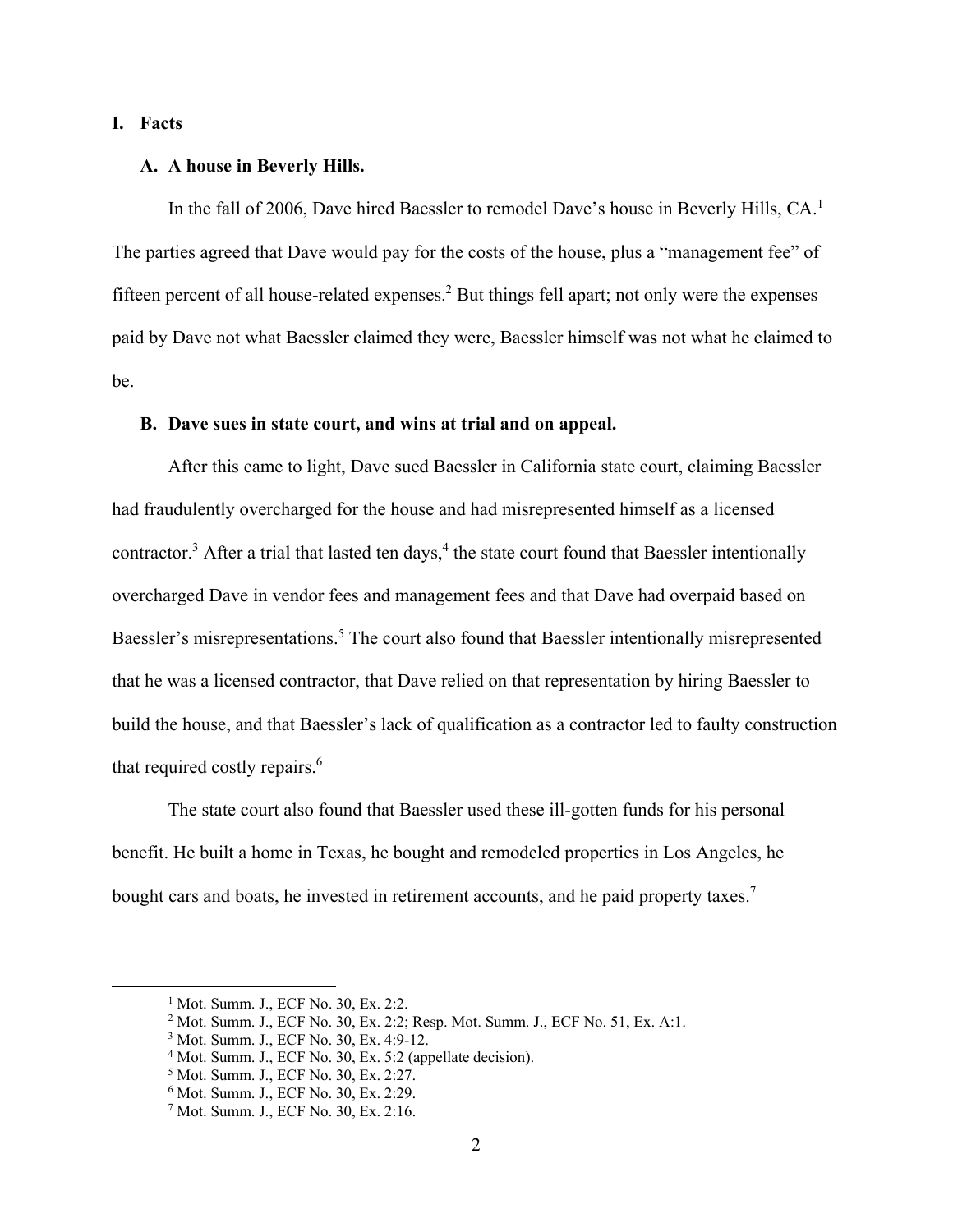Based on this set of findings, the state court ruled that Baessler was liable for deceit (California Civil Code § 1709), fraudulent concealment (California Civil Code § 1710), actual fraud (California Civil Code § 1572), and contractor fraud (California Business and Professions Code  $\S 7160$ .<sup>8</sup> It then awarded Dave \$2.4 million for compensatory damages, \$879,000 for attorney's fees, and a separate award of \$850,000 for punitive damages, making the total judgment \$4.1 million.<sup>9</sup>

On appeal, Baessler challenged the trial court's finding of justifiable reliance and the award of attorney's fees.<sup>10</sup> But the appellate court held that there was substantial evidence of reasonable and justifiable reliance, and substantial evidence to support the award of attorney's fees.<sup>11</sup> So it affirmed the trial court's judgment.<sup>12</sup>

### **C. Meanwhile, Baessler files for bankruptcy.**

Amid the state court litigation, Baessler filed for bankruptcy under chapter 7 of the Bankruptcy Code.<sup>13</sup> Dave then filed this adversary proceeding asserting that his claims against Baessler are nondischargeable.<sup>14</sup> This proceeding was then abated until the state court litigation concluded.15 After the appellate court affirmed the state court judgment, Dave filed this motion for summary judgment. $16$ 

<sup>8</sup> Mot. Summ. J., ECF No. 30, Ex. 2:10-11, 29-33.

<sup>9</sup> Mot. Summ. J., ECF No. 30, Ex. 1:2; Ex. 2:33.

<sup>10</sup> Mot. Summ. J., ECF No. 30, Ex. 5:2.

<sup>11</sup> Mot. Summ. J., ECF No. 30, Ex. 5:19-21.

<sup>12</sup> Mot. Summ. J., ECF No. 30, Ex. 5:19-21.

<sup>&</sup>lt;sup>13</sup> *In re Baessler*, No. 11-10670 (filed Mar. 23, 2011).<br><sup>14</sup> Compl., ECF No. 1.

<sup>15</sup> Order Abating, ECF No. 22.

<sup>&</sup>lt;sup>16</sup> Mot. Summ. J., ECF No. 30. To be granted summary judgment, the movant must show that there is no genuine issue as to any material fact, and that the movant is entitled to judgment as a matter of law. Fed. R. Civ. P. 56(c); *Celotex Corp. v. Catrett*, 477 U.S. 317, 322-23 (1986).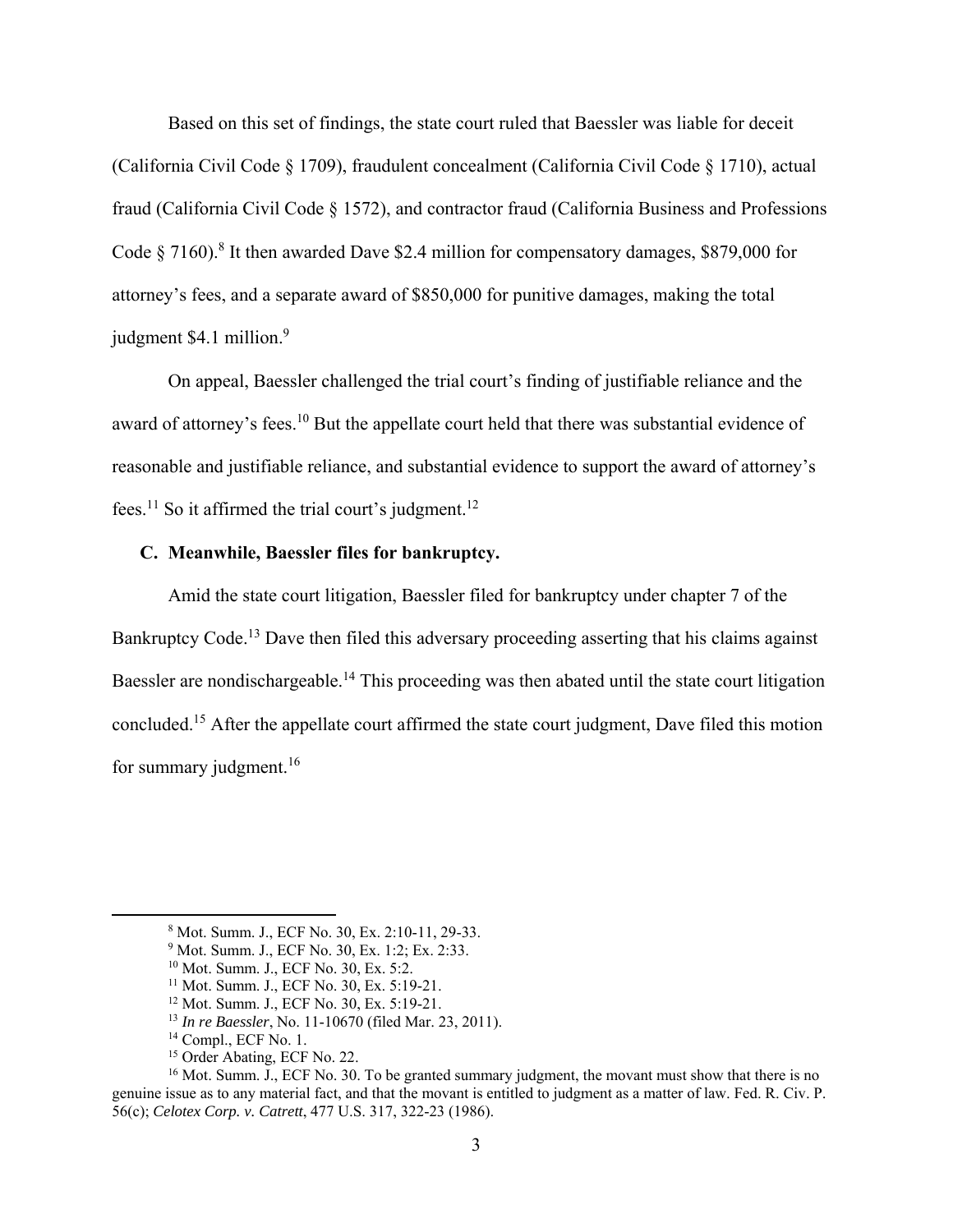### **II. Analysis**

In his motion, Dave argues that his claims against Baessler are nondischargeable under section  $523(a)(2)(A)$  based on the doctrine of collateral estoppel.<sup>17</sup> Section  $523(a)(2)(A)$  prevents debtors from discharging "any debt . . . for money . . . to the extent obtained by . . . false pretenses, a false representation, or actual fraud  $\dots$  ..."<sup>18</sup>

## **A. Collateral Estoppel**

Under the doctrine of collateral estoppel, a party cannot re-litigate an issue already determined by a court in a prior proceeding.<sup>19</sup> Federal courts follow the collateral estoppel rules of the court that issued the prior judgment.20 Under California law, collateral estoppel applies if:

- (1) the issue is identical to that in the prior case;
- (2) the issue was actually litigated;
- (3) the issue was necessarily decided;
- (4) the decision was final and on the merits; and
- (5) the party sought to be bound by the prior proceeding was the same or in privity with the party in the former proceeding. $21$

And a prior determination only binds a party if consistent with the underlying policies of

collateral estoppel. $^{22}$ 

Here, the only elements Baessler challenges are the "necessarily decided" element and

the public policy element. $^{23}$ 

<sup>&</sup>lt;sup>17</sup> Dave also moved for summary judgment under section  $523(a)(4)$  and (6), but because this debt is nondischargeable under section  $523(a)(2)(A)$ , there is no need to decide whether the debt is nondischargeable under sections 523(a)(4) or (6). *Plitt Int'l v. Heckler (In re Heckler)*, No. 13-01077, 2014 WL 1491325, at \*7-8 (Bankr. W.D. Tex. Apr. 15, 2014).

 $18$  11 U.S.C. § 523(a)(2)(A).

<sup>19</sup> *Higgs v. Colliau*, 1:17-CV-572-LY, 2018 WL 2007531, at \*1-2 (W.D. Tex. Apr. 27, 2018); *Parklane Hosiery Co., Inc. v. Shore,* 439 U.S. 322, 326 (1979).<br><sup>20</sup> *Schwager v. Fallas (In re Schwager),* 121 F.3d 177, 181 (5th Cir. 1997).

<sup>&</sup>lt;sup>21</sup> Higgs, 2018 WL 2007531, at \*2; *Lucido v. Superior Court*, 795 P.2d 1223, 1225 (Cal. 1990).<br><sup>22</sup> *Lucido*, 795 P.2d at 1226-27.

<sup>23</sup> Resp. Mot. Summ. J., ECF No. 51, 6.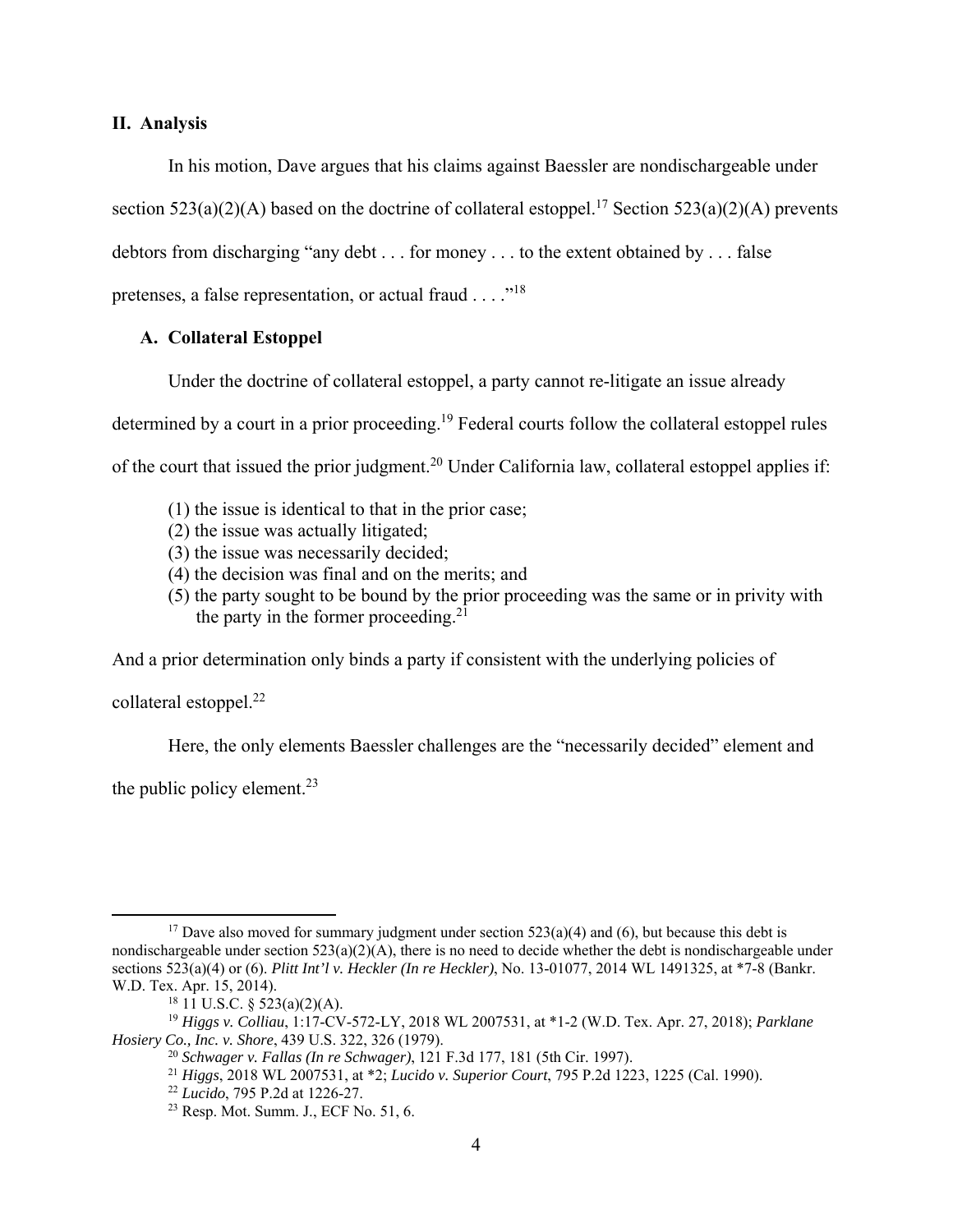To begin, the fraud findings of the state court, the elements of section  $523(a)(2)(A)$ , and

the elements of California fraud, called deceit, are

| <b>State court findings of fraud</b>                                                                                                               | 11 U.S.C. $\S$ 523(a)(2)(A)                                                                  | California common law<br>fraud; deceit                                             |
|----------------------------------------------------------------------------------------------------------------------------------------------------|----------------------------------------------------------------------------------------------|------------------------------------------------------------------------------------|
| (1) Baessler made<br>representations about the<br>amounts due and that he was a<br>qualified general contractor;                                   | (1) The debtor made a<br>representation;                                                     | (1) misrepresentation (false<br>representation, concealment, or<br>nondisclosure); |
| (2) Baessler knew the<br>representations were false;                                                                                               | (2) the debtor knew the<br>representation was false;                                         | (2) knowledge of falsity;                                                          |
| (3) Baessler made the<br>representations with the<br>intention and purpose of<br>deceiving Plaintiff and<br>inducing him to pay the<br>overcharges | (3) the debtor made the<br>representation with the intent<br>to deceive the creditor;        | (3) intent to defraud – to induce<br>reliance;                                     |
| (4) Dave reasonably <sup>24</sup> relied on<br>those representations by<br>paying the overcharges;                                                 | (4) the creditor actually and<br>justifiably relied on the<br>representation;                | (4) justifiable reliance;                                                          |
| (5) Dave suffered losses as a<br>proximate result of Baessler's<br>representations. <sup>25</sup>                                                  | (5) the creditor sustained a loss<br>as a proximate result of its<br>reliance. <sup>26</sup> | $(5)$ resulting damage. <sup>27</sup>                                              |

Since the elements of deceit "closely mirror" those required to determine whether a debt

is nondischargeable under section  $523(a)(2)(A)$ ,<sup>28</sup> the findings that support Baessler's liability for

deceit also support a finding that the debt is nondischargeable in his bankruptcy case.

<sup>&</sup>lt;sup>24</sup> The court found "reasonable" reliance, when the requirement was "justifiable" reliance, without an explanation for the discrepancy. Mot. Summ. J., ECF No. 30, Ex. 2:10, 27. That said, reasonable reliance is generally a higher level of reliance than justifiable. *Field v. Mans*, 516 U.S. 59, 72-73 (1995). In any event, the appellate court affirmed findings of both reasonable and justifiable reliance. Mot. Summ. J., ECF No. 30, Ex. 5:18- 19.

<sup>25</sup> Mot. Summ. J., ECF No. 30, Ex. 2:10-11, 27.

<sup>26</sup> *In re Acosta*, 406 F.3d 367, 372 (5th Cir. 2005). A false representation is not always required for a debt to be nondischargeable under section 523(a)(2)(A). *Husky Int'l Elecs., Inc. v. Ritz*, 136 S. Ct. 1581, 1588 (2016) (holding that actual fraud encompasses fraudulent conveyance schemes that involve no false representation).

<sup>27</sup> *Engalla v. Permanente Medical Group, Inc.* 938 P.2d 903, 917 (Cal. 1997); *Lazar v. Superior Court*, 909 P.2d 981, 984–85 (Cal. 1996); Cal. Civil Code § 1709.

<sup>28</sup> *In re Montgomery*, 489 B.R. 609, 622 (Bankr. N.D. Ga. 2013) ("The factual findings of the California Superior Court with respect to the requisite elements of the concealment or deceit claim closely mirror the elements of section  $523(a)(2)(A)$ ").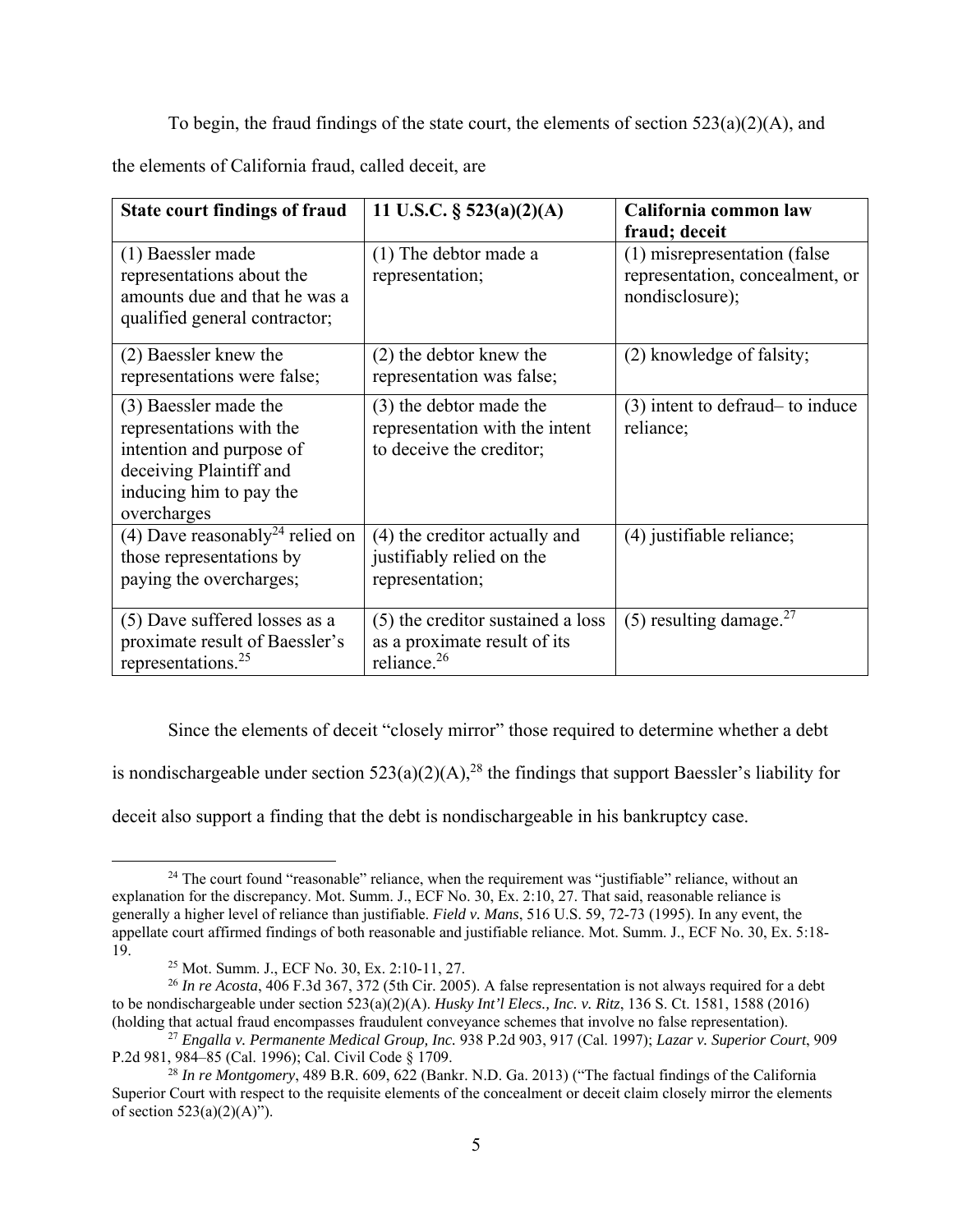But Baessler says that collateral estoppel shouldn't apply because the state court's judgment was also supported by several other independent grounds including contractor fraud, and contractor fraud doesn't require an intent to deceive.<sup>29</sup> And in fact, California's contractor fraud statute reads, "any person who is induced to contract for a work of improvement . . . in reliance on false or fraudulent representations or *false statements knowingly made*, may sue and recover from such contractor  $\dots$ ."30

As a "false statement knowingly made" would not require a finding of intent to deceive, Baessler argues that such a finding was not "necessarily decided" and should not have collateral estoppel effect.<sup>31</sup> In other words, the intent to deceive finding wasn't necessary because the state court could have hypothetically reached the same judgment by merely finding "a false statement knowingly made."<sup>32</sup>

# **1. Judgments based on alternative grounds; doubts about the approach taken by the Restatement (Second) of Judgments.**

Baessler's argument, that judicial estoppel is unavailable when a judgment is based on alternative grounds, is supported by Comment *i* to Restatement (Second) of Judgments.<sup>33</sup>And California courts often look to this Restatement when applying collateral estoppel rules.<sup>34</sup> Yet before the adoption of the Second Restatement, if a judgment in a prior proceeding was based on

<sup>29</sup> Resp. Mot. Summ. J., ECF No. 51, 9-10.

 $30$  Cal. Bus. & Prof. Code § 7160 (emphasis added).

 $31$  Resp. Mot. Summ. J., ECF No.  $51, 9-10$ .

<sup>32</sup> Resp. Mot. Summ. J., ECF No. 51, 9.

<sup>&</sup>lt;sup>33</sup> Restatement (Second) of Judgments  $\S 27$  cmt. i (Am. Law Inst. 1982).

<sup>34</sup> *See, e.g., Samara v. Matar*, 419 P.3d 924, 929 (Cal. 2018); *Zevnik v. Superior Court*, 159 Cal. App. 4th 76, 83 (Cal. Ct. App. 2008).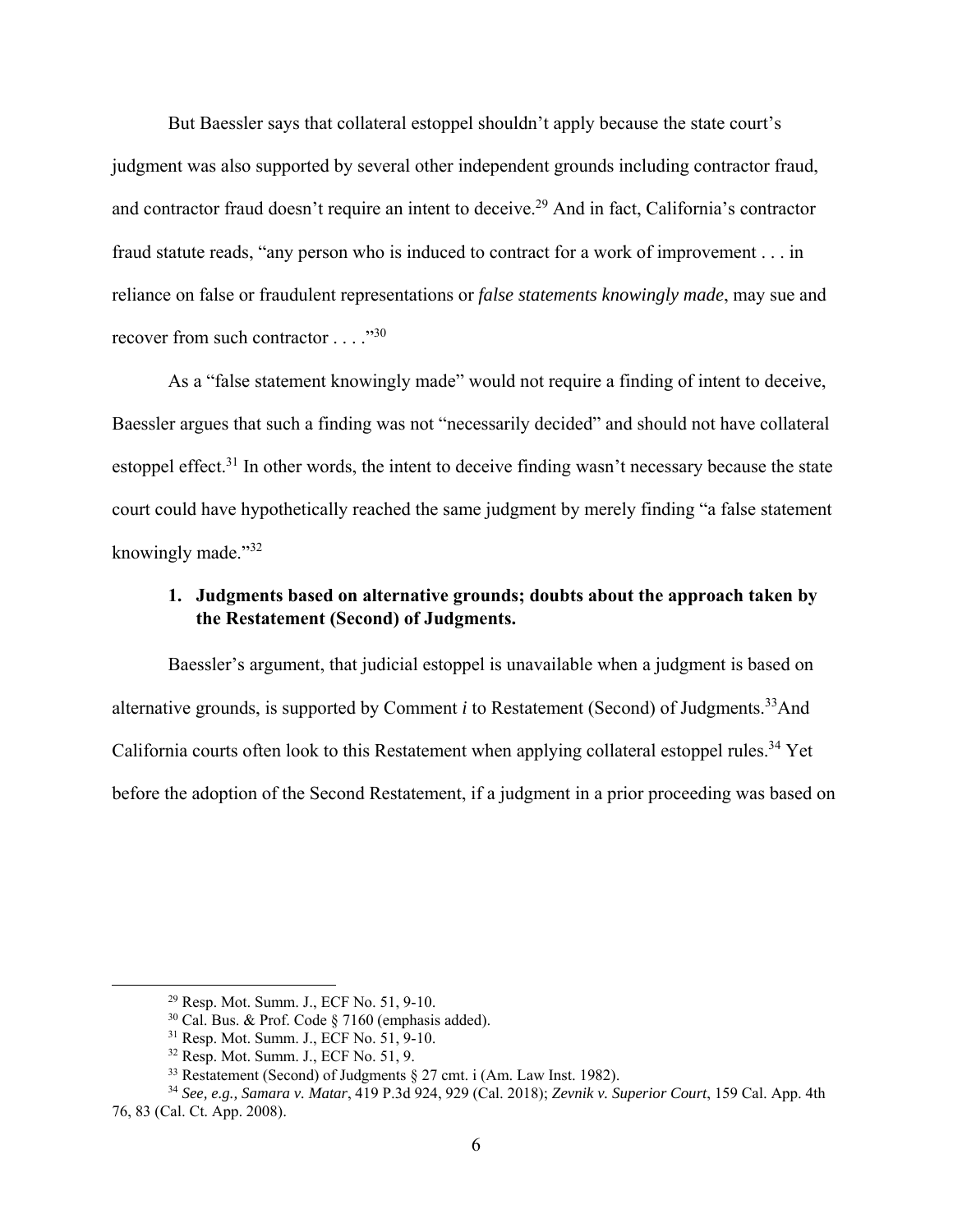alternative grounds, collateral estoppel could bar re-litigation of both grounds.35 California followed this approach while the Restatement (First) of Judgments was in effect.<sup>36</sup>

Then, the Second Restatement departed from the first by adopting the Second Circuit's reasoning of *Halpern v. Shwartz*. 37 In *Halpern*, the court held that "[w]hen the prior judgment rested on several . . . independent, alternative grounds" none of the independent grounds has preclusive effect in later adjudication.<sup>38</sup> The *Halpern* court took this approach for two reasons.<sup>39</sup> First, it reasoned that if the trial court was sure enough about one ground, it might not rigorously consider an alternative ground.40 Second, it reasoned that a litigant who lost on alternative grounds might not appeal an erroneous finding because "even if his claim of error were sustained, the judgment would be affirmed on one of the other grounds."<sup>41</sup>

Persuaded by this reasoning, Comment *i* of the Second Restatement states "[i]f a judgment of a court of first instance is based on determinations of two issues, either of which standing independently would be sufficient to support the result, the judgment is not conclusive with respect to either issue standing alone."<sup>42</sup>

Despite a general acceptance of the Second Restatement, several courts have shown a strong preference for the First Restatement's approach to judgements based on alternative grounds, some expressly rejecting Comment *i* and the *Halpern* reasoning.43 For example, the

<sup>&</sup>lt;sup>35</sup> Restatement (First) of Judgments  $\S$  68 cmt. n (Am. Law Inst. 1942).

<sup>36</sup> *See Evans v. Horton*, 251 P.2d 1013, 1016 (Cal. Ct. App. 1953) ("A judgment based on several grounds or points, each of which was put in issue by the pleadings and expressly decided, is conclusive as res judicata or estoppel as to each of such grounds or points.")

<sup>37</sup> *See Halpern v. Schwartz*, 426 F.2d 102, 105 (2d Cir. 1970); Restatement (Second) of Judgments (Am. Law Inst. 1982) (reporter's note to Comment *i*).

<sup>38</sup> *Halpern*, 426 F.2d at 105.

<sup>&</sup>lt;sup>40</sup> *Id.* 41 *Id.* 41 *Id.* 41 *Id.* 42 Restatement (Second) of Judgments § 27, cmt. i (Am. Law Inst. 1982).

<sup>43</sup> *See, e.g., Jean Alexander Cosmetics, Inc. v. L'Oreal USA, Inc.*, 458 F.3d 244, 254 (3d Cir. 2006) (rejecting the Second Restatement's approach); *In re Livingston*, 368 B.R. 610, 621 (Bankr. E.D. Mich. 2007) (same); *Cisterra Partners, LLC v. The Irvine Co.*, 2005 WL 300056, at \*17 (Cal. Ct. App. Feb. 9, 2005) (same).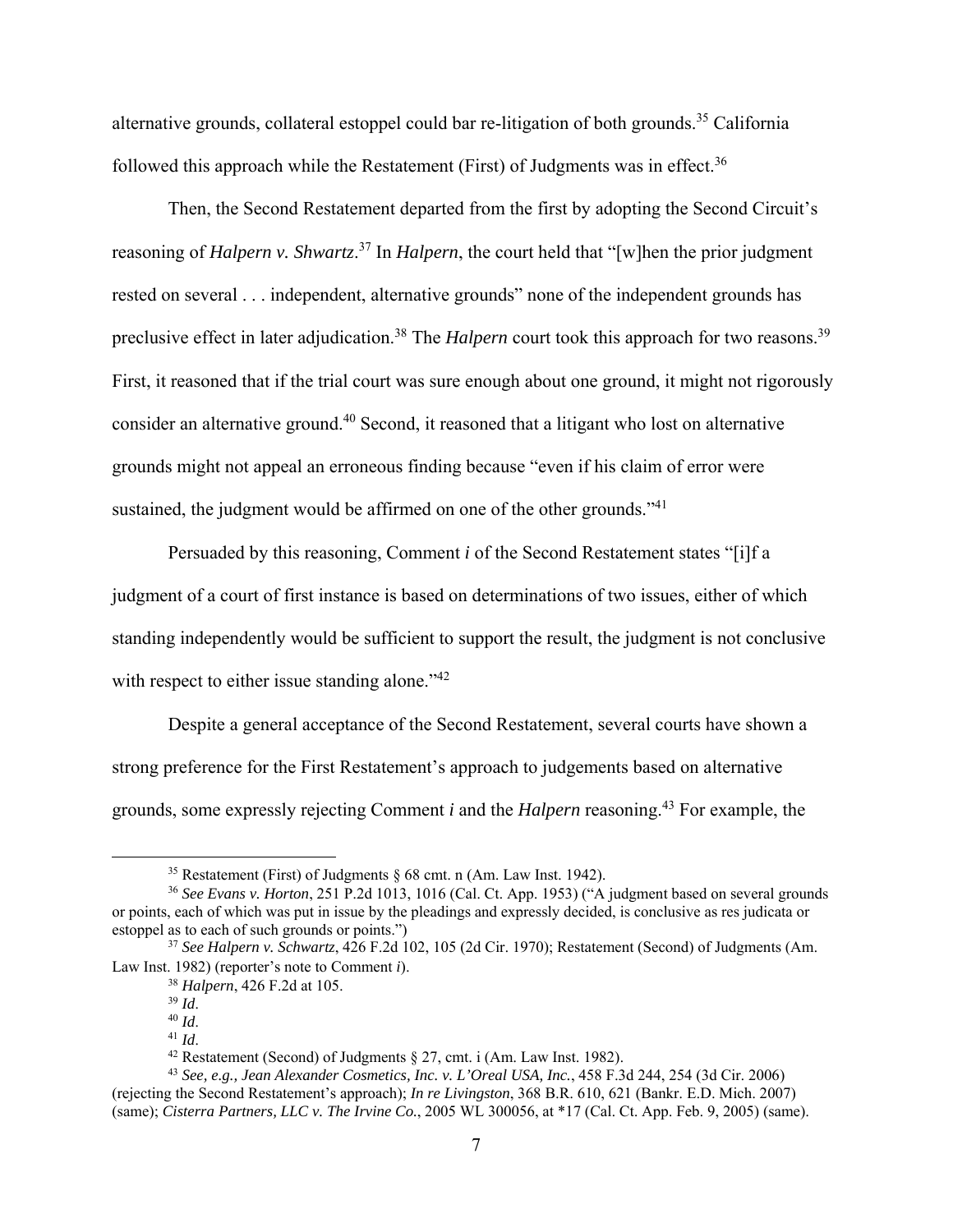bankruptcy court in *In re Livingston* applied collateral estoppel to bar re-litigation of a prior state court judgment resting on alternative grounds, one of which was fraud. The court stated "it cannot be said either that the adjudication of fraud was somehow incidental to the judgment or that it was not able to be given scrutiny by an appellate court."44

A California appellate court offered this instruction: "[I]n applying collateral estoppel, courts should not look to whether a judgment or order states several alternative grounds, but to whether the party to be collaterally estopped from litigating an issue has had 'the opportunity and motivation to fully litigate the issues underlying each ground."<sup>45</sup>

As observed by yet another court:

While many jurisdictions have adopted one of the all-or-nothing approaches of the Restatements, a number of jurisdictions have attempted to craft hybrid approaches that are sensitive to the concerns animating the Second Restatement's rule, but that give preclusive effect to alternative findings when those concerns are allayed.46

Perhaps most adamantly opposed to the *Halpern* reasoning was the Third Circuit in *Jean* 

*Alexander Cosmetics, Inc. v. L'Oreal USA, Inc.*, which stated:

We are not persuaded by the rationale supporting the position of the Second Restatement. As a general matter, we are unconvinced that courts do, or should be assumed to, give less rigorous consideration to the alternative grounds they voice for their decisions. A determination that is independently sufficient to support a court's judgment is not incidental, collateral, or immaterial to that judgment, and it is reasonable to expect that such a finding is the product of careful judicial reasoning.47

<sup>44</sup> *In re Livingston*, 368 B.R. 610, 621 (Bankr. E.D. Mich. 2007).

<sup>45</sup> *Cisterra Partners, LLC v. The Irvine Co.*, 2005 WL 300056, at \*17 (Cal. Ct. App. Feb. 9, 2005) (quoting *Wall v. Donovan*, 113 Cal. App. 3d 122, 126 (Cal. Ct. App. 1980).

<sup>46</sup> *In re Nageleisen*, 523 B.R. 522, 530–31 (Bankr. E.D. Ky. 2014) (citing, among others, Judge Friendly in *Williams v. Ward*, 556 F.2d 1143, 1154 (2d Cir. 1977)).

<sup>47</sup> *Jean Alexander Cosmetics, Inc. v. L'Oreal USA, Inc.*, 458 F.3d 244, 254 (3d Cir. 2006) (citing *Hicks v. Quaker Oats Co.*, 662 F.2d 1158, 1168 (5th Cir. 1981)) (internal quotes and citations omitted).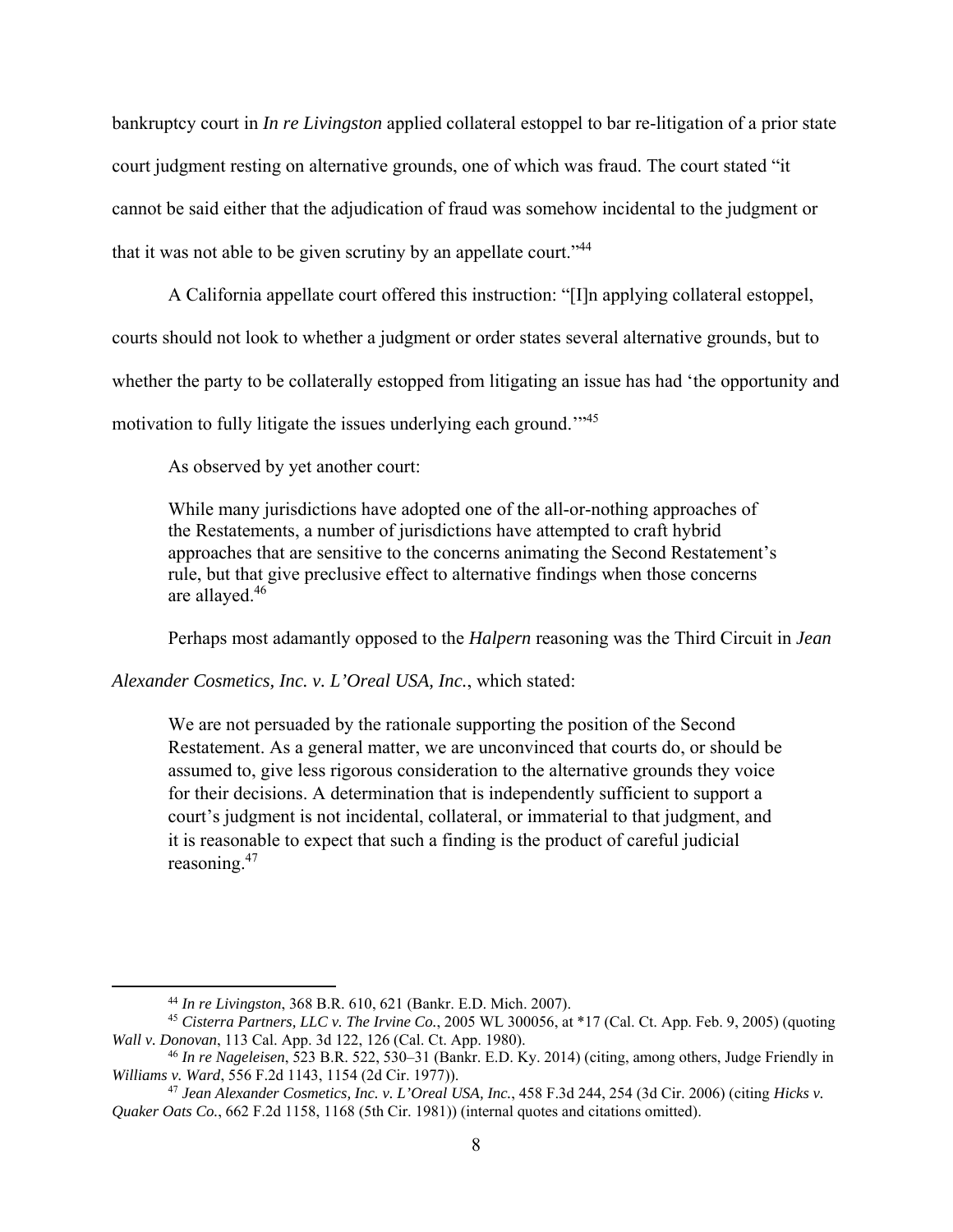In fact, as noted by two California courts,  $48$  it does not appear that any California state courts have expressly adopted Comment *i*.

### **2. Comment** *i* **is not applicable to this case.**

Even if California courts would apply Comment *i* to prevent application of collateral estoppel, Comment *i* is not applicable to these facts. Comment *i* applies only when a court of first instance finds alternative bases for a single judgment.<sup>49</sup> In other words, if a court found two alternative sets of facts that supported liability for a single cause of action, neither set of facts would bind a court in later litigation.<sup>50</sup> But Comment *i* doesn't address the scenario where one set of findings supports liability for more than one cause of action.

Illustration 15 to Comment *i* explains this distinction*.* Illustration 15 discusses a scenario where A first sues B to recover interest on a promissory note.<sup>51</sup> In that suit, the court finds that (1) A fraudulently induced B to execute the note and (2) A gave B a binding release of obligation to pay interest. $52$ 

After the note matures, A brings a second action against B for the principal of the note.<sup>53</sup> As the judgment in the first suit could have been based on the finding of a binding release alone, the finding of fraud doesn't have collateral estoppel effect in the second lawsuit because it wasn't necessary to the judgment.<sup>54</sup> In the illustration, the judgment was based on two completely different findings of fact—fraud and release from obligation.<sup>55</sup>

<sup>48</sup> *Flying J, Inc. v. Pistacchio*, CVF-03-6706 OWW GSA, 2008 WL 906396, at \*42 (E.D. Cal. Mar. 31, 2008), aff'd, 351 Fed. Appx. 236 (9th Cir. 2009) ("independent research reveals no reported California decision discussing or applying *Comment i* to Section 27"); *Zevnik v. Superior Court*, 70 Cal. Rptr. 3d 817, 822 (Cal. Ct. App. 2008) ("We have found no California opinion on point dated after the Restatement Second.")

<sup>49</sup> *See* Restatement (Second) of Judgments, cmt. i, illus. 15 (Am. Law Inst. 1982).

<sup>50</sup> *See id*. 51 *Id*. 52 *Id*. 53 *Id*. 54 *Id*. 55 *Id*.

<sup>9</sup>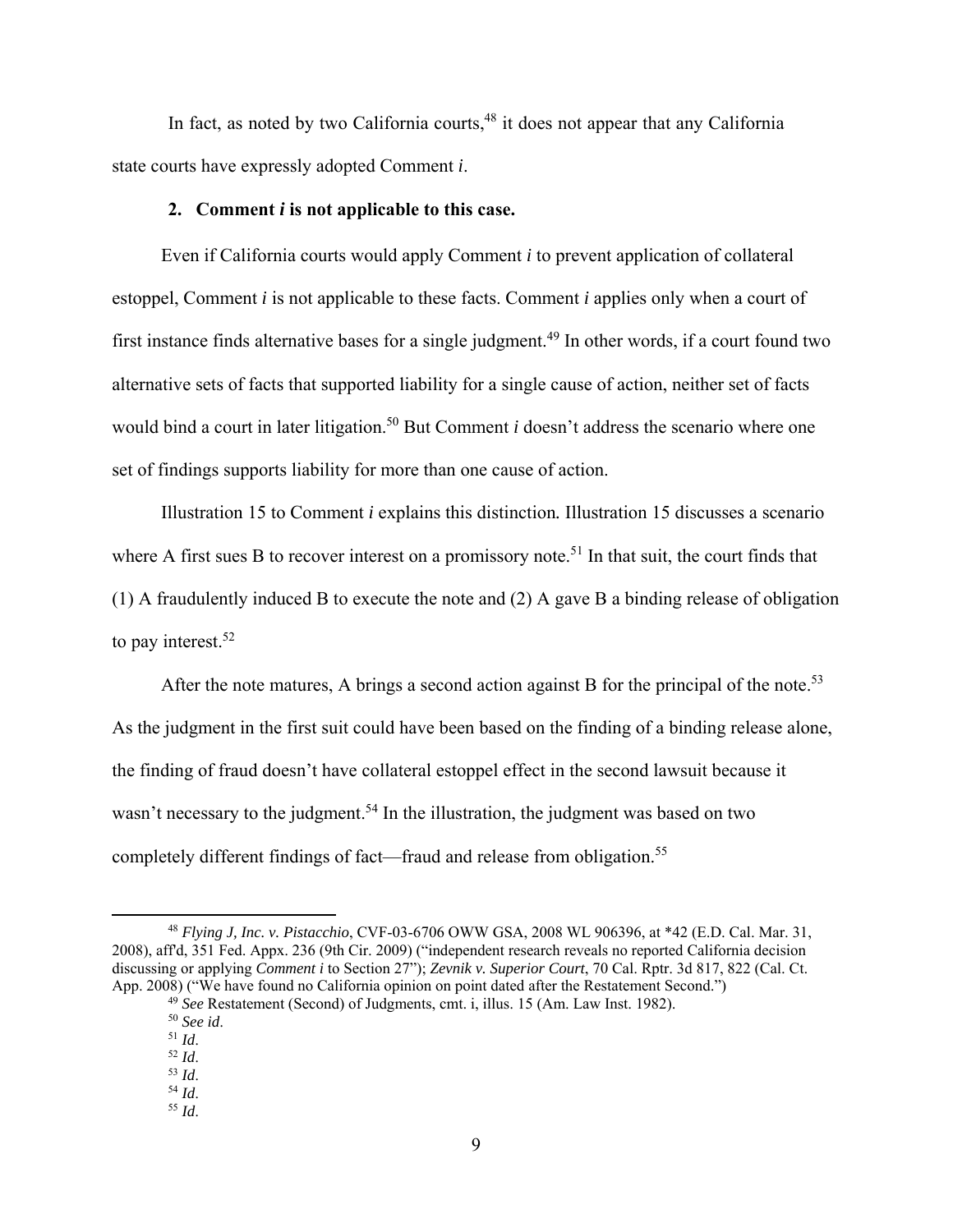Unlike Illustration 15, Dave's judgment was not based on alternative factual findings. Instead, the state court found a unitary set of facts that supported several causes of action, each premised on the same fraudulent conduct. Throughout its highly-detailed opinion, the state court emphasized its findings of intent to defraud.<sup>56</sup> In fact, the court devoted six pages solely to an explanation of the evidence that supported its finding of intent.<sup>57</sup> Then, when finding Baessler liable under each cause of action, the court explicitly based that liability on either an intent to defraud, or on fraudulent conduct that included an intent to defraud.<sup>58</sup> Thus, the finding of intent was not "incidental, collateral, or immaterial to [the] judgment."<sup>59</sup> Instead, the finding of intent was critical to the judgment.

Comment *i* also doesn't apply to the punitive damages award because that additional award was based on a single cause of action.<sup>60</sup> And the state court's decision makes clear that it awarded the punitive damages solely based on Baessler's fraud.<sup>61</sup>

### **3. Fraud was "necessarily decided" by the state court.**

As noted above, Baessler argues that because contractor fraud alone would support the judgment, and contractor fraud does not require intent to defraud, any such finding was not "necessarily decided."62 But the text of the contractor fraud statute includes "fraudulent representations" as a basis for liability.<sup>63</sup> And it is clear from the court's opinion that liability for

<sup>56</sup> *See, e.g.,* Mot. Summ. J., ECF No. 30, Ex. 2:10, 11-18, 26, 27, 29-31. 57 Mot. Summ. J., ECF No. 30, Ex. 2:12-18.

<sup>58</sup> *See* Mot. Summ. J., ECF No. 30, Ex. 2:10 (finding liability for deceit, which requires intent to defraud), 30 (finding liability for fraudulent concealment because "Baessler intended to deceive Plaintiff by concealing these facts"), 31 (finding liability for actual fraud because Baessler "made the representations and concealed facts with the intent that Plaintiff would rely upon them"), 32 (finding liability for contractor fraud because Plaintiff was "fraudulently induced to enter into a contract with Baessler").

<sup>59</sup> *See Halpern v. Schwartz*, 426 F.2d 102, 105 (2d Cir. 1970).

 $^{60}$  Mot. Summ. J., ECF No. 30, Ex. 2:33 (additional award based on Civil Code Section 3294(a)).

 $<sup>61</sup>$  Mot. Summ. J., ECF No. 30, Ex. 2:33 ("Plaintiff is entitled to an award of punitive damages against</sup> Baessler because the court finds clear and convincing evidence that Baessler engaged in rampant fraud and that fraud was the cause of Plaintiff's damages.")

<sup>62</sup> *See* Cal. Bus. & Prof. Code § 7160; Resp. Mot. Summ. J., ECF No. 51, 9-10.

<sup>63</sup> Cal. Bus. & Prof. Code § 7160.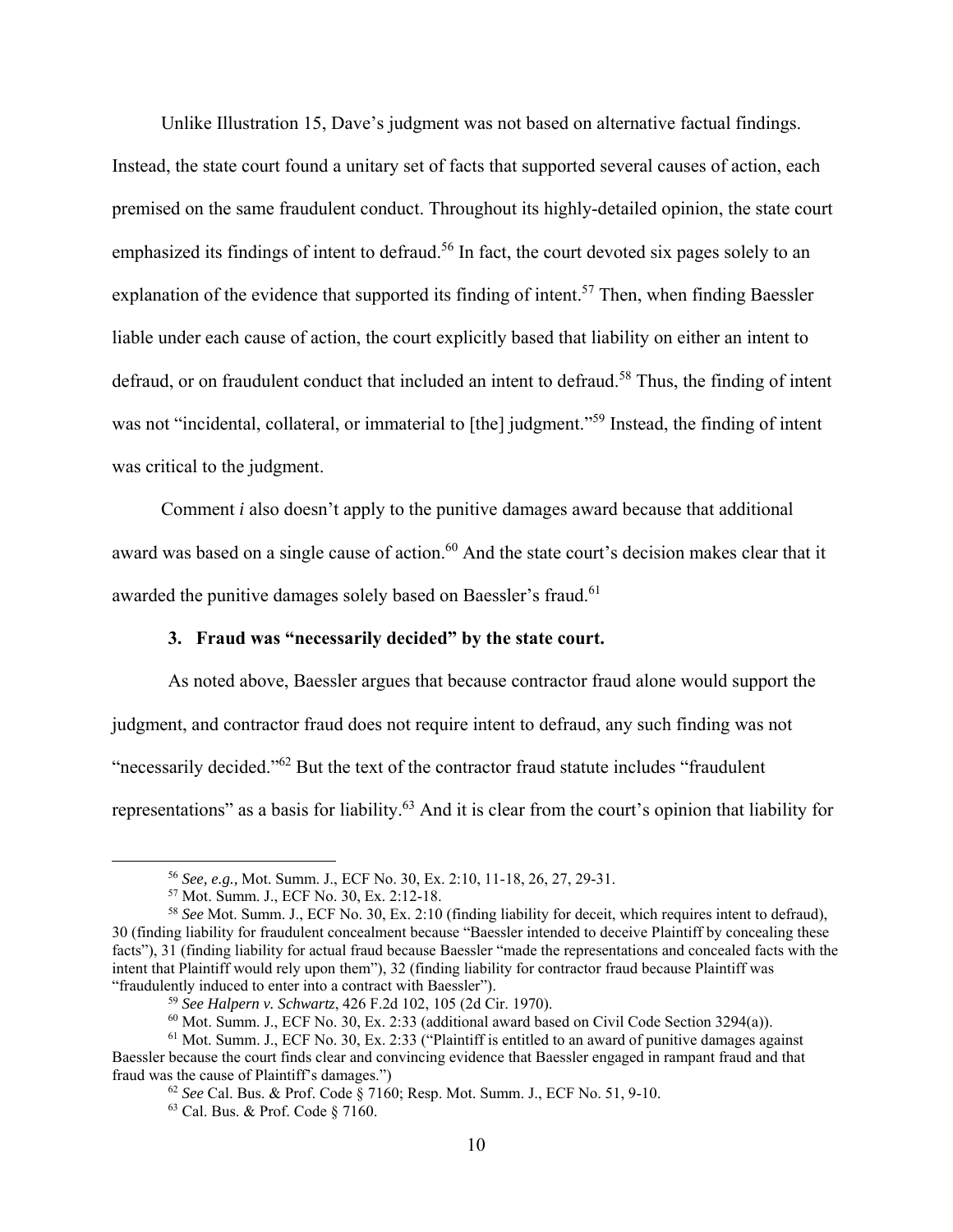all causes of action, including contractor fraud, was based on the fraudulent representations.<sup>64</sup> This fraudulent conduct included an intent to defraud,<sup>65</sup> and was certainly necessary to each cause of action that supported the judgment.<sup>66</sup>

Baessler also argues that the awards of attorney's fees and punitive damages are not preclusive because the causes of action on which they were based do not require a finding of intent to defraud.<sup>67</sup> He cites *Plyam v. Precision Dev., LLC (In re Plyam)*<sup>68</sup> for the proposition that punitive damages awards require a specific finding of intentional malice or fraud.69 In *Plyam,* the punitive damages award was based on a disjunctive finding of "malice, oppression or fraud" and any one of those three findings could have provided a basis for the award.<sup>70</sup> Because a finding of "oppression" didn't require the subjective intent needed to make the debt nondischargeable, collateral estoppel didn't apply.<sup>71</sup>

Not so here. These punitive damages and attorney's fees awards, although based on different causes of action, were both premised on the unitary finding that Baessler committed fraudulent misrepresentations. And that finding required intent. The perverseness of Baessler's argument is that he would displace the actual findings made by the state court, findings that supported each basis for liability, with hypothetical findings that didn't include intent.

Because the findings of intent were necessary to the state court's fraud findings and the fraud findings were the basis for the judgment, the judgment meets all the elements of collateral estoppel.

<sup>64</sup> Mot. Summ. J., ECF No. 30, Ex. 2:10, 29, 31, 32.

<sup>65</sup> Mot. Summ. J., ECF No. 30, Ex. 2:10, 27, 29, 30-31.

<sup>66</sup> Mot. Summ. J., ECF No. 30, Ex. 2:12-18.

<sup>67</sup> Resp. Mot. Summ. J., ECF No. 51, 10-11.

<sup>68</sup> *Plyam v. Precision Dev., LLC (In re Plyam)*, 530 B.R. 456 (B.A.P. 9th Cir. 2015).

<sup>69</sup> Resp. Mot. Summ. J., ECF No. 51, 10; *Plyam*, 530 B.R. at 465.

<sup>70</sup> *Plyam*, 530 B.R. at 464-65.

<sup>71</sup> *Id. at* 465.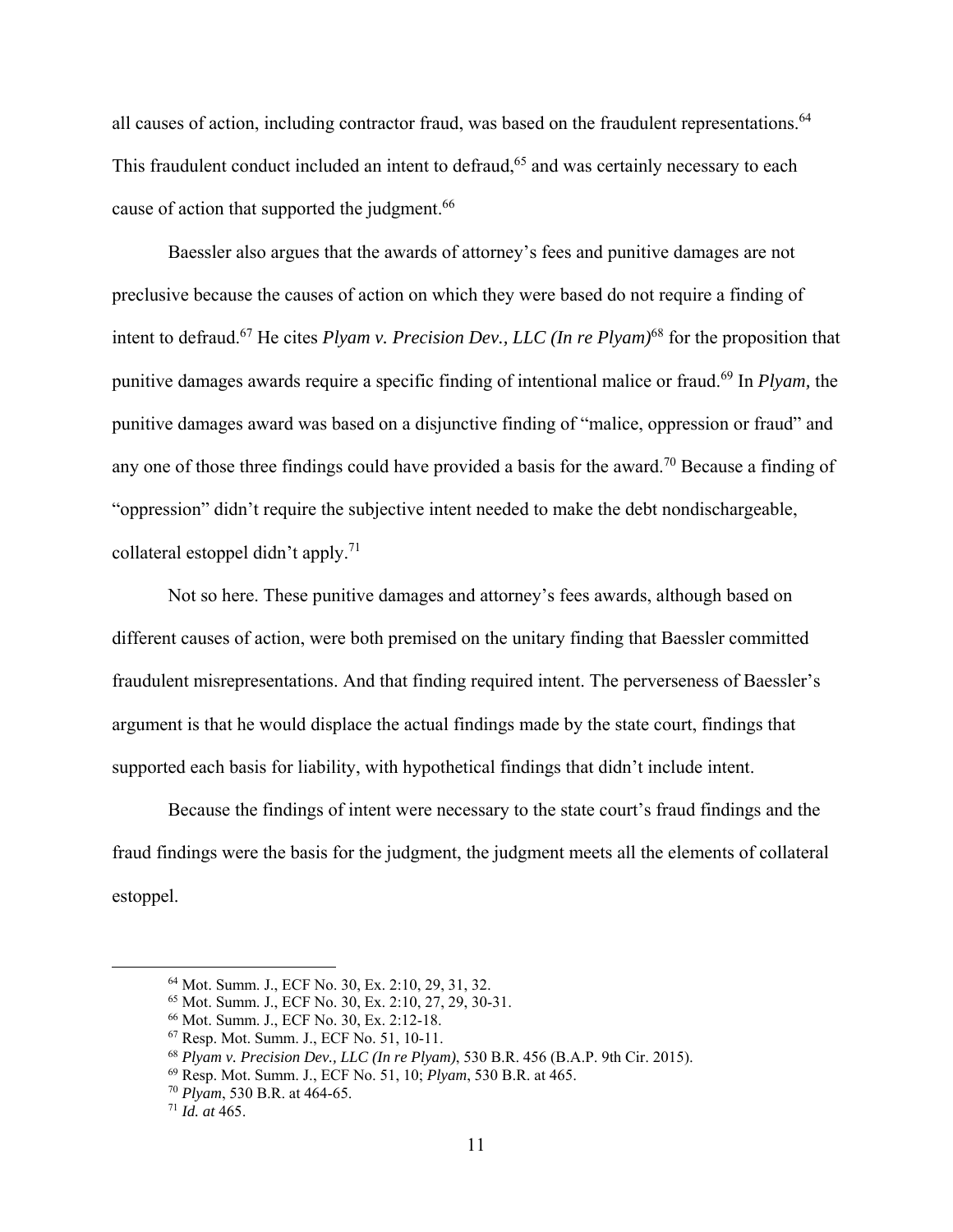## **4. The appellate court's decision also supports preclusion.**

But even if the trial court's findings of intent to defraud did not have preclusive effect standing alone, the appellate court's explicit affirmation of deceit and the attorney's fees gives preclusive effect to those findings.72

The Restatement (Second) of Judgments, Comment *o*, suggests that where a judgment rests on more than one ground, any ground upheld on appeal should be preclusive:

If the judgment of the court of first instance was based on a determination of two issues, either of which standing independently would be sufficient to support the result, and the appellate court upholds both of these determinations as sufficient, and accordingly affirms the judgment, the judgment is conclusive as to both determinations. In contrast to the case discussed in Comment *i*, the losing party has here obtained an appellate decision on the issue, and thus the balance weighs in favor of preclusion. If the appellate court upholds one of these determinations as sufficient but not the other, and accordingly affirms the judgment, the judgment is conclusive as to the first determination.<sup>73</sup>

Baessler appealed the trial court judgment, arguing that the fraud finding was

unsupported by substantial evidence of justifiable reliance.<sup>74</sup> The appellate court affirmed this judgment, finding that "there was substantial evidence that Plaintiff reasonably and justifiably relied on Baessler's purported status as a licensed contractor."75 Of the four causes of action for which the trial court found Baessler liable, the only one that specifically required justifiable reliance was deceit.<sup>76</sup> Thus, the finding of deceit—which closely mirrors fraud under section  $523(a)(2)(A)$ —was necessarily affirmed on appeal, and carries collateral estoppel effect.<sup>77</sup>

<sup>72</sup> *See* Mot. Summ. J., ECF No. 30, Ex. 5; *Zevnik v. Superior Court*, 159 Cal. App. 4th 76, 84 (Cal. Ct. App. 2008); Restatement (Second) of Judgments § 27, cmt. o (Am. Law Inst. 1982).

<sup>&</sup>lt;sup>73</sup> Restatement (Second) of Judgments, cmt. o (Am. Law Inst. 1982).  $^{74}$  Mot. Summ. J., ECF No. 30, Ex. 5:15.

<sup>75</sup> Mot. Summ. J., ECF No. 30, Ex. 5:18.

<sup>76</sup> *See* Mot. Summ. J., ECF No. 30, Ex. 2:10; Cal. Civil Code § 1710; Cal. Civil Code § 1572; Cal. Bus. & Prof. Code § 7160. 77 *See* Mot. Summ. J., ECF No. 30, Ex. 2:10; *See In re Acosta*, 406 F.3d 367, 372 (5th Cir. 2005); *Engalla* 

*v. Permanente Medical Group, Inc.* 938 P.2d 903, 917 (Cal. 1997). The Supreme Court of California recently ruled that if an appellate court rules on one alternative ground but does not reach the other, only the ground ruled on is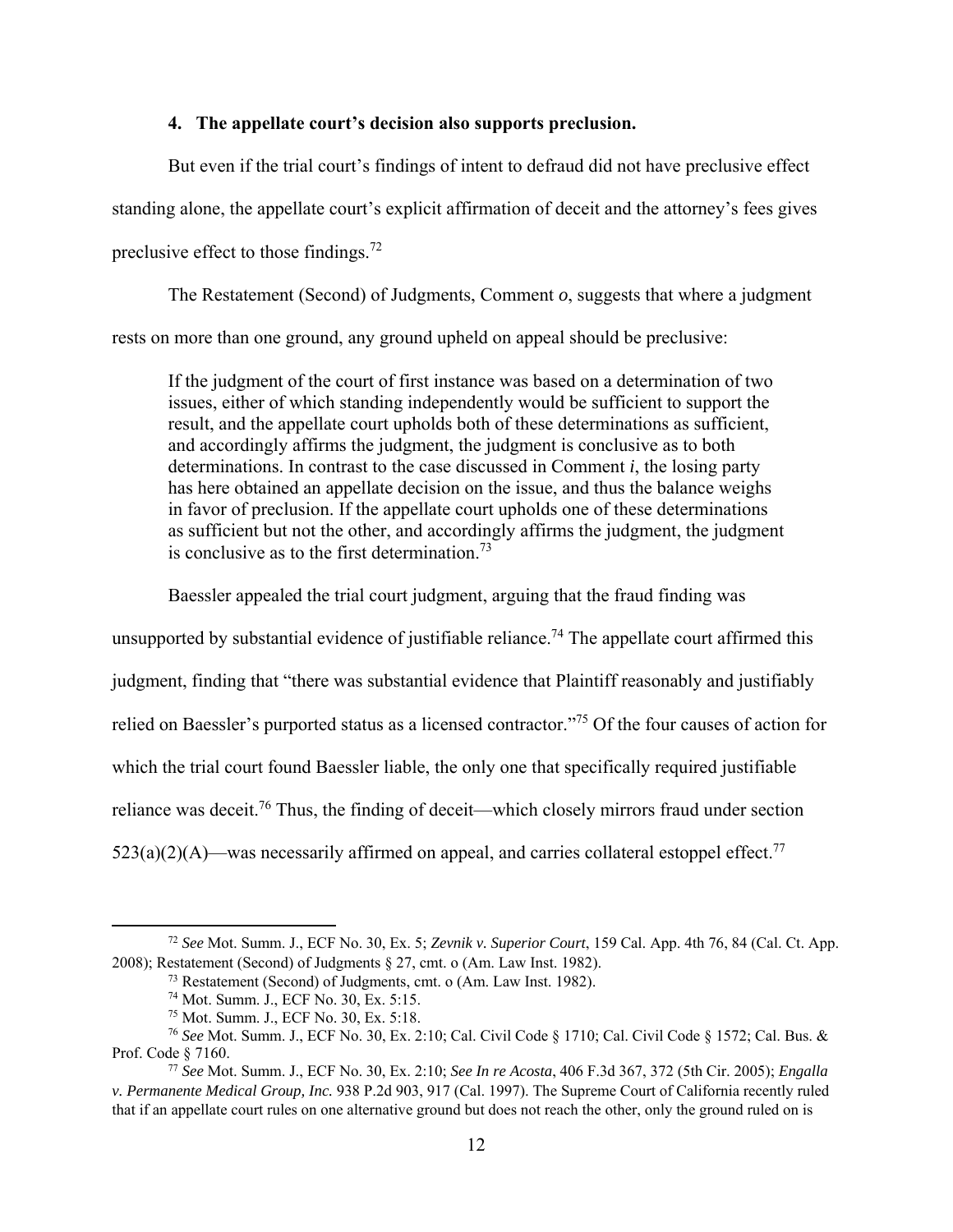So too with the award of attorney's fees. This award was also explicitly affirmed on appeal giving it collateral estoppel effect.<sup>78</sup>

# **5. Giving preclusive effect to the prior judgment is consistent with the underlying policies of the doctrine.**

Baessler argues that even if the judgment satisfies the elements of collateral estoppel, it should not be applied because it is against public policy.<sup>79</sup> The policies underlying collateral estoppel in California are (1) preservation of the integrity of the judicial system; (2) promotion of judicial economy; and  $(3)$  protection of litigants from harassment by vexatious litigation.<sup>80</sup>

Here, the state court conducted a ten-day trial and determined that Baessler was liable for fraud.<sup>81</sup> Its 45-page opinion explains in detail the evidence supporting its findings.<sup>82</sup> To repeat such a proceeding would harm judicial economy and would constitute vexatious litigation. These considerations both weigh strongly in favor of applying collateral estoppel.

Still, Baessler contends that applying collateral estoppel here would be counter to the Bankruptcy Code's policy of providing the debtor with a fresh start.<sup>83</sup> But that fresh start is limited to the "honest but unfortunate debtor," 84 because debt obtained through fraud is nondischargeable.<sup>85</sup> Here, the state court entered a judgment for fraud against Baessler. Excepting this judgment from his discharge is supported by the policies underlying the Bankruptcy Code and the text of the Bankruptcy Code itself.

preclusive. *Samara v Matar*, 419 P.3d 924, 932-33 *overruling People v. Skidmore*, 27 Cal. 287 (1865). Here, the ground reached by the appellate court's reliance ruling is deceit, the ground that matters for this section 523 suit.

<sup>&</sup>lt;sup>78</sup> Because Baessler did not appeal the punitive damage award, Comment  $\sigma$  does not apply. But, as mentioned above, that award was not an alternative basis for the judgment; it was based on its own separate cause of action so Comment *i* also doesn't apply.

<sup>79</sup> Resp. Mot. Summ. J., ECF No. 51, 11-12.

<sup>80</sup> *Lucido v. Superior Court*, 795 P.2d 1223, 1226-27 (Cal. 1990).

<sup>81</sup> Mot. Summ. J., ECF No. 30, Ex. 5:2 (appellate decision); Reply Resp. Summ. J., ECF No. 52, 15-16.

<sup>82</sup> Mot. Summ. J., ECF No. 30, Ex. 2.

<sup>83</sup> Resp. Mot. Summ. J., ECF No. 51, 11-12.

<sup>84</sup> *Grogan v. Garner*, 498 U.S. 279, 286-87 (1991) (citing *Local Loan Co. v. Hunt*, 292 U.S. 234 (1934)).

 $85$  11 U.S.C. § 523(a)(2)(A).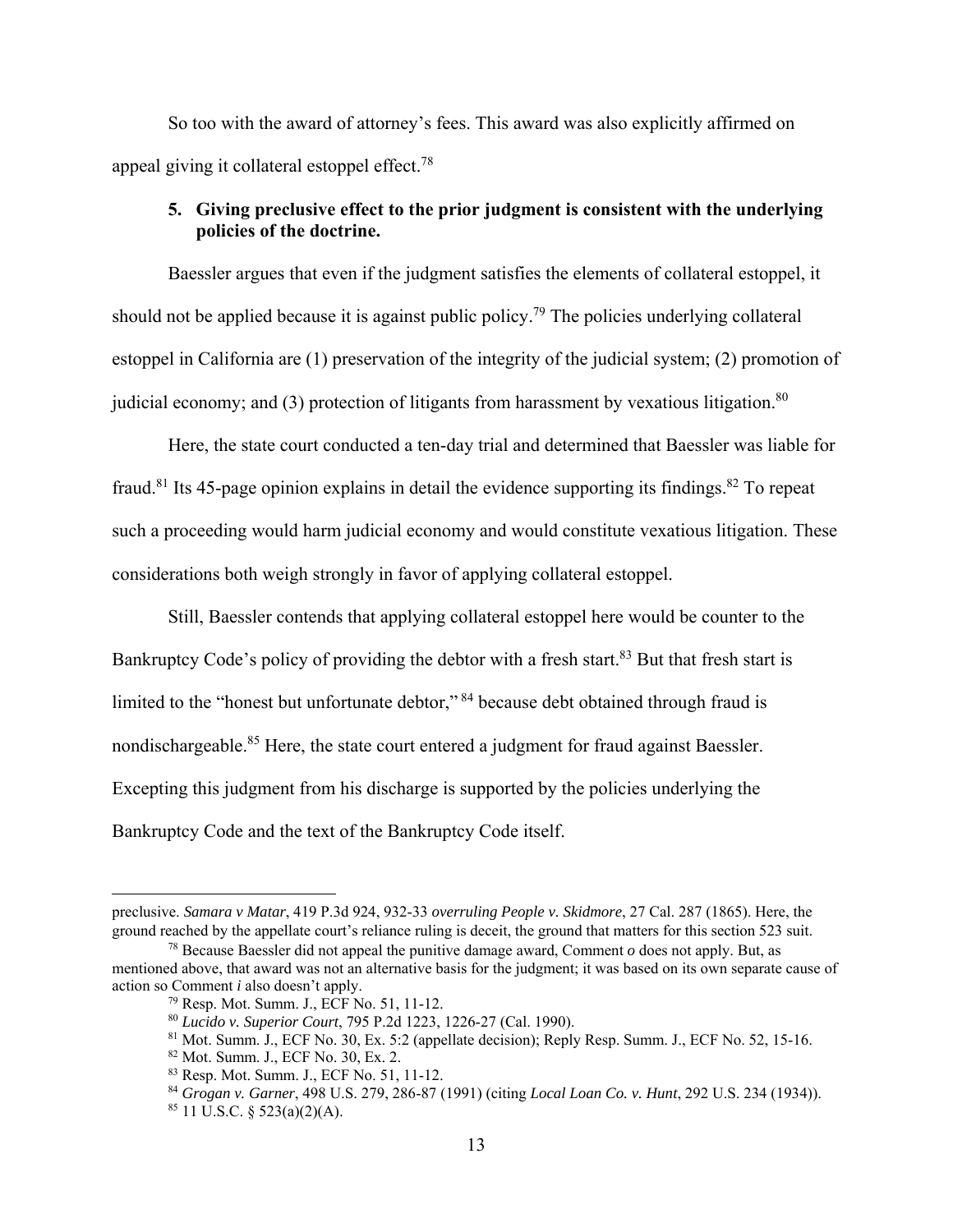Baessler has one more argument against giving the judgment preclusive effect. He claims that Dave lacked standing to sue Baessler because the contract was with Millennium Products, Inc., not Dave.<sup>86</sup> But the state court heard this argument too and found that Dave had standing.<sup>87</sup> And this finding wasn't challenged on appeal. Allowing Baessler to use the bankruptcy court to, in effect, appeal a finding that he could have raised before the state appellate court would be contrary to all three of collateral estoppel's policy goals.

#### **B. Punitive Damages and Attorney's Fees**

Baessler argues that even if the debt for compensatory damages is nondischargeable, the awards for attorney's fees and punitive damages are dischargeable.<sup>88</sup> As discussed above, the judgment for punitive damages and attorney's fees is entitled to collateral estoppel effect, but whether that debt is dischargeable is another question.

In fact, this question resulted in a split between the circuits. In *In re Levy*, the Ninth Circuit held that the language "to the extent obtained by" in section  $523(a)(2)(A)$  modifies "any debt," rather than "money," and thus section  $523(a)(2)(A)$  does not preclude discharge of punitive damages.<sup>89</sup> But the Eleventh Circuit disagreed and held that "to the extent obtained by" modifies "money" rather than "any debt," thus holding that section  $523(a)(2)(A)$  precludes discharge of punitive damages. $90$ 

Fortunately, the Supreme Court settled this issue in *Cohen v. De La Cruz*, where it found that section  $523(a)(2)(A)$  excepts from discharge any debt arising from fraud, including liability for "treble damages, attorney's fees, and other relief that may exceed the value obtained by the

<sup>86</sup> Resp. Mot. Summ. J., ECF No. 51, 12.

<sup>87</sup> Mot. Summ. J., ECF No. 30, Ex. 2:4-5.

<sup>88</sup> Resp. Mot. Summ. J., ECF No. 51, 11-12.

<sup>89</sup> *In re Levy*, 951 F.2d 196, 198 (9th Cir. 1991).

<sup>90</sup> *In re St. Laurent*, 991 F.2d 672, 679-80 (11th Cir. 1993).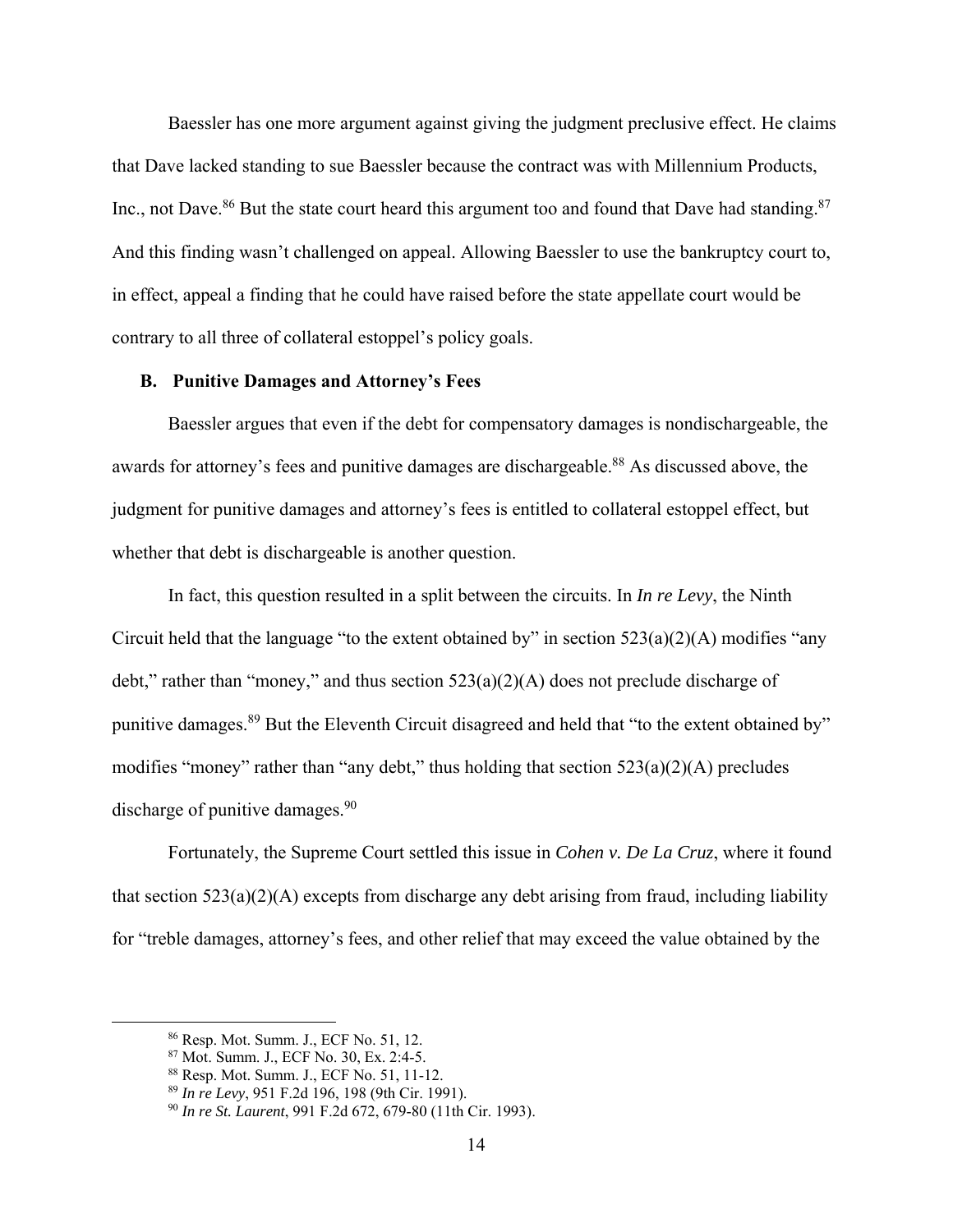debtor."91 In doing so, the Court acknowledged that a judgment for treble damages constitutes a debt.<sup>92</sup> Next, the Court agreed with the Eleventh Circuit that the phrase "to the extent obtained by" in section  $523(a)(2)(A)$  modifies "money," not "any debt."<sup>93</sup> Thus, the exception to discharge applies to any debt for money obtained by fraud.<sup>94</sup> Finally, the Court held that "[o]nce it is established that specific money or property has been obtained by fraud . . . 'any debt' arising therefrom is excepted from discharge."95 And so the Supreme Court abrogated the Ninth Circuit's decision in *In re Levy*. 96

Here, the state court awarded punitive damages under California Civil Code  $\S 3294(a)$ , which authorizes punitive damages when the defendant committed fraud.<sup>97</sup> In its opinion, the state court held: "Plaintiff is entitled to an award of punitive damages against Baessler because the court finds clear and convincing evidence that Baessler engaged in rampant fraud and that fraud was the cause of Plaintiff's damages."98 So the punitive award is "debt" that arose from "money obtained by" Baessler's fraud.

Similarly, Dave's award of attorney's fees was authorized by the California contractor fraud statute.<sup>99</sup> Because contractor fraud need not require intent to defraud, Baessler argues that he can litigate the dischargeability of attorney's fees.<sup>100</sup> As discussed above, the state court based

97 Mot. Summ. J., ECF No. 30, Ex. 2:33; Cal. Civil Code § 3294(a). 98 Mot. Summ. J., ECF No. 30, Ex. 2:33.

<sup>91</sup> *Cohen v. De La Cruz*, 523 U.S. 213, 223 (1998). The Court suggested that there may be a difference between treble damages and punitive damages. *Cohen*, 523 U.S. at 216 ("The Bankruptcy Court characterized an award of treble damages under the New Jersey Consumer Fraud Act as punitive in nature . . . . That issue does not affect our analysis, and we have no occasion to revisit it here.") But this Court found no cases making this distinction. Other courts have consistently applied the reasoning in *Cohen* to awards for punitive damages. *See, e.g., In re Simpson*, 226 B.R. 284 (B.A.P. 10th Cir. 1998); *In re Rountree*, 478 F.3d 215, 221-22 (4th Cir. 2007). <sup>92</sup> *Cohen*, 523 U.S. at 218.<br><sup>93</sup> Id.

<sup>93</sup> *Id*. 94 *Id*. 95 *Id*. 96 *See In re Cobe*, 229 B.R. 15, 18 (B.A.P. 9th Cir. 1998) ("*Levy* was specifically mentioned by the Supreme Court as standing for the proposition that the Court ultimately rejected.")

<sup>99</sup> Cal. Bus. & Prof. Code § 7160; Mot. Summ. J., ECF No. 30, Ex. 3:2.

<sup>100</sup> Resp. Mot. Summ. J., ECF No. 51, 10-11.